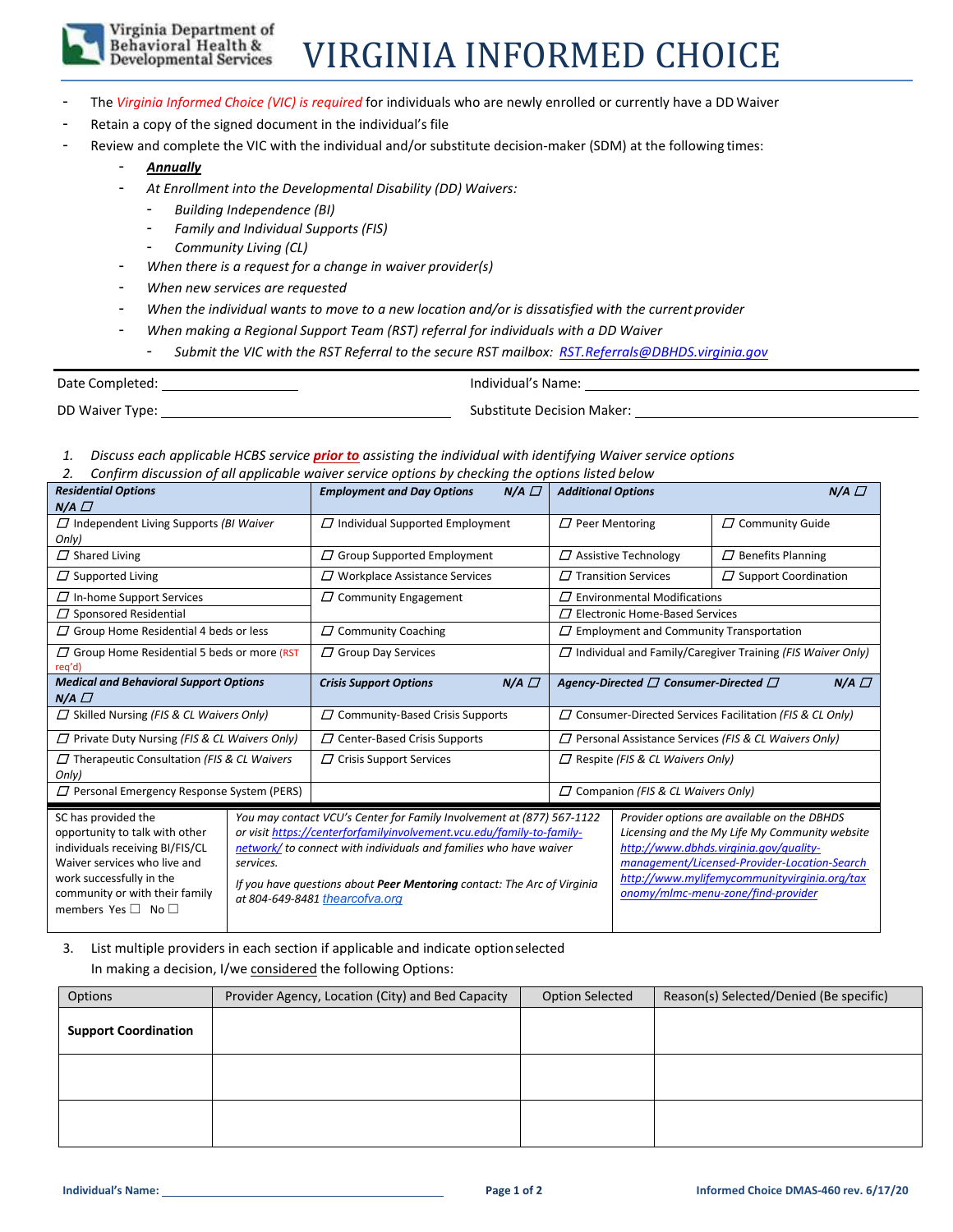

# Virginia Department of<br>Behavioral Health &<br>Developmental Services

## VIRGINIA INFORMED CHOICE